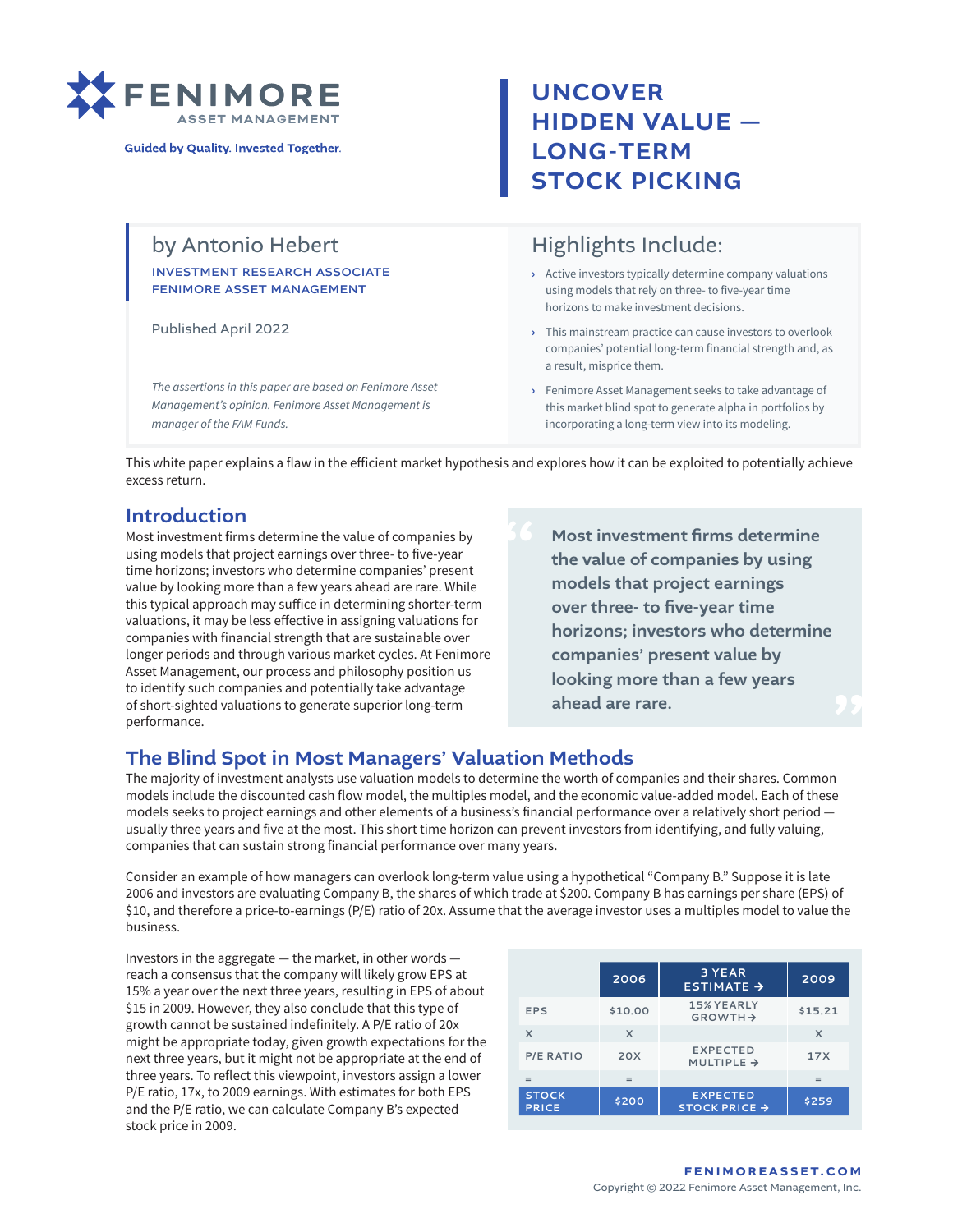With EPS of \$15 and a P/E ratio of 17x, the expected stock price in 2009 works out to \$259. In our example, the stock currently trades at \$200; thus we can also calculate the implied return.

|                    | 2006    | 3 YEAR ESTIMATE $\rightarrow$      | 2009    |  |  |
|--------------------|---------|------------------------------------|---------|--|--|
| EPS                | \$10.00 | 15% YEARLY GROWTH $\rightarrow$    | \$15.21 |  |  |
| X                  | x       |                                    | x       |  |  |
| <b>P/E RATIO</b>   | 20X     | EXPECTED MULTIPLE $\rightarrow$    | 17X     |  |  |
| $=$                | $=$     |                                    | $=$     |  |  |
| <b>STOCK PRICE</b> | \$200   | EXPECTED STOCK PRICE $\rightarrow$ | \$259   |  |  |
|                    |         |                                    |         |  |  |
|                    |         | <b>9% YEARLY RETURN</b>            |         |  |  |

Company B stock has an implied annual return of 9% (a respectable return in most environments). The matching rates of return suggest that the efficient market hypothesis — that share prices reflect all available information and beating the broad market is impossible — is playing out perfectly.

What if we consider what happens the following year? At the end of 2007, the business has grown EPS 15% over the past 12 months, increasing that metric to \$11.50 from \$10, as investors had forecast. With a year in the books, investors now need to look one more year out, to 2010, to maintain their three-year model. After the requisite research, the consensus conclusion is the same as it was the previous year: Company B will likely grow EPS at 15% over the next three years and should trade at a P/E ratio of 17x at the end of that period. Once again, a current P/E ratio of 20x is appropriate given three-year growth expectations.

|                    | 2007       | 3 YEAR ESTIMATE $\rightarrow$      | 2010    |
|--------------------|------------|------------------------------------|---------|
| <b>EPS</b>         | \$11.50    | 15% YEARLY GROWTH $\rightarrow$    | \$17.49 |
| X                  |            |                                    |         |
| <b>P/E RATIO</b>   | <b>20X</b> | EXPECTED MULTIPLE $\rightarrow$    | 17X     |
| $=$                | $=$        |                                    | $=$     |
| <b>STOCK PRICE</b> | \$230      | EXPECTED STOCK PRICE $\rightarrow$ | \$297   |
|                    |            |                                    |         |

#### **9% YEARLY RETURN**

At first glance, the implied return remains unchanged at 9% and the market continues to appear efficient. But a closer look raises questions. At the end of 2006, Company B traded at \$200. A year later it trades at \$230. That is a 15% return — well above the original implied return, and predicated on the consensus that the company's earnings will remain strong beyond the original three-year window. This is where the efficient market hypothesis begins to seem shaky. What happens after another year passes and investors forecast out to 2011?

|                    | 2008                                                                                                                                                                                                                                                                                                                                                                                                                                                                                  | 3 YEAR ESTIMATE $\rightarrow$      | 2011    |  |
|--------------------|---------------------------------------------------------------------------------------------------------------------------------------------------------------------------------------------------------------------------------------------------------------------------------------------------------------------------------------------------------------------------------------------------------------------------------------------------------------------------------------|------------------------------------|---------|--|
| <b>EPS</b>         | \$13.23                                                                                                                                                                                                                                                                                                                                                                                                                                                                               | 15% YEARLY GROWTH $\rightarrow$    | \$20.11 |  |
| X                  | X                                                                                                                                                                                                                                                                                                                                                                                                                                                                                     |                                    |         |  |
| <b>P/E RATIO</b>   | 20X                                                                                                                                                                                                                                                                                                                                                                                                                                                                                   | EXPECTED MULTIPLE $\rightarrow$    | 17X     |  |
| $=$                | $=$                                                                                                                                                                                                                                                                                                                                                                                                                                                                                   |                                    |         |  |
| <b>STOCK PRICE</b> | \$265                                                                                                                                                                                                                                                                                                                                                                                                                                                                                 | EXPECTED STOCK PRICE $\rightarrow$ | \$342   |  |
|                    |                                                                                                                                                                                                                                                                                                                                                                                                                                                                                       |                                    |         |  |
|                    | $\begin{array}{c} \bigcap_{i=1}^n A_i \cup A_i = A_i \cup A_i = A_i \cup A_i = A_i \cup A_i = A_i \cup A_i = A_i \cup A_i = A_i \cup A_i = A_i \cup A_i = A_i \cup A_i = A_i \cup A_i = A_i \cup A_i = A_i \cup A_i = A_i \cup A_i = A_i \cup A_i = A_i \cup A_i = A_i \cup A_i = A_i \cup A_i = A_i \cup A_i = A_i \cup A_i = A_i \cup A_i = A_i \cup A_i = A_i \cup A_i = A_i \cup A_i = A_i \cup A_i = A_i \cup A_i = A_i \cup A_i = A_i \cup A_i = A_i \cup A_i = A_i \cup A_i =$ |                                    |         |  |

#### **9% YEARLY RETURN**

The stock price has now risen from \$230 to \$265 — another 15% return. This underscores a pattern and a problem with how the market, on average, values companies. Even in a world with perfect information, the market can still be inefficient if the average investor's model does not forecast far enough into the future.

Each year the market rolls forward its 15% EPS growth estimate, the intrinsic value of the stock goes up 15%. In other words, the market struggles with assessing a company's ability to continue generating strong numbers over long periods of time.

|                        | 2006          | 2007  | 2008          | ⋺               | 2021    |
|------------------------|---------------|-------|---------------|-----------------|---------|
| <b>INTRINSIC VALUE</b> | \$200         | \$230 | \$265         |                 | \$1,627 |
|                        |               |       |               |                 |         |
|                        |               | 15%   | 15%           | 15%             |         |
|                        | <b>RETURN</b> |       | <b>RETURN</b> | <b>COMPOUND</b> |         |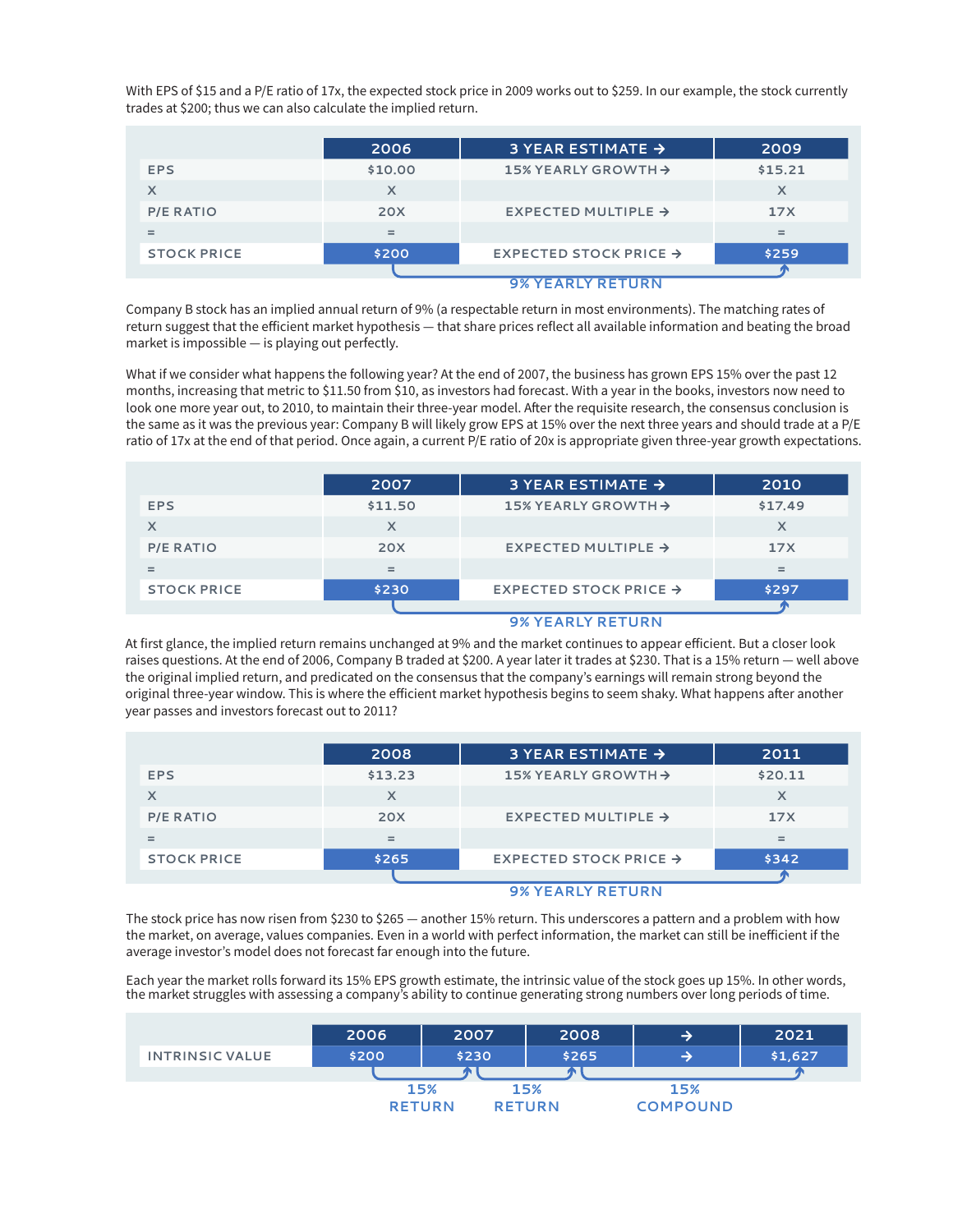Had an investor looked at Company B through just a three-year lens, they would have concluded that it was accurately priced and that there was no opportunity to earn alpha. However, a longer-term view would have revealed that there was in fact opportunity to earn alpha that the market had overlooked. Investors could benefit from earnings beyond the three-year projection, at essentially no extra cost.

### Why the Market Does Not Create Long-Term Forecasts

So why do investors, in the aggregate, rely chiefly on short-term forecasts to value stocks? Institutionalized educational practices are a big factor: At universities around the country, finance students are typically trained to build three-year valuation models. When they land jobs with investment firms, they find their senior colleagues following the same practice. Further reinforcing this custom, corporations typically issue earnings guidance in three- to five-year windows.

Given the prevailing norms, to promote a longer-term outlook is not easy. An analyst attempting to persuade a portfolio manager to invest in a company based on a 15-year EPS outlook would be met with heavy skepticism. To be fair, that is largely understandable because much can change over the course of 15 years.

Within the investment establishment, to make a longer-term forecast is to go out on a limb. Consider a 15-year model using Company B. All of the original inputs are the same as in the shorter-term models. The only difference is the length of the forecast.

|                    | 2006       | 15 YEAR ESTIMATE $\rightarrow$     | 2021    |  |  |
|--------------------|------------|------------------------------------|---------|--|--|
| <b>EPS</b>         | \$10.00    | 15% YEARLY GROWTH $\rightarrow$    | \$81.37 |  |  |
| X                  | $\times$   |                                    | X       |  |  |
| <b>P/E RATIO</b>   | <b>20X</b> | EXPECTED MULTIPLE $\rightarrow$    | 17X     |  |  |
| =                  | $=$        |                                    |         |  |  |
| <b>STOCK PRICE</b> | \$200      | EXPECTED STOCK PRICE $\rightarrow$ | \$1,383 |  |  |
|                    |            |                                    |         |  |  |
|                    |            | <b>14% YEARLY RETURN</b>           |         |  |  |

The implied return is 14%, just about equal to yearly EPS growth (it is slightly lower due to the lower P/E ratio of 17x). Nevertheless, it is highly unlikely that stock analysts would be willing to publicly publish estimates that call for a company's EPS to grow eightfold across any timeframe, let alone 15 years. If sell-side analysts publicly published those estimates, their research would likely lose credibility within the industry.

### How Fenimore Seeks to Exploit Market Oversights

While it is more difficult to accurately project companies' financial strength over longer time horizons, we believe that a more robust research discipline can help shed light on their potential. In constructing longer-term models, Fenimore analysts and portfolio managers apply a qualitative overlay onto our quantitative analysis. In other words, we carefully study non-financial factors that, taken together, can provide insight into the sustainability of firms' financial strength. Those factors include companies' scale, competitive moats, growth runways, and brand loyalty.

Our qualitative research can help us form opinions about companies' ability to sustain strong financial results. In general, we build 5- to 10-year forecasts for the businesses we analyze.

We also evaluate the quality of their leadership. Executives' records of financial success, along with their reputation for honesty and integrity, can be instructive. Face-to-face meetings help us gauge executives' subjective qualities such as knowledge, critical thinking ability, focus, and passion. Our qualitative research can help us form opinions about companies' ability to sustain strong financial results. In general, we build 5- to 10-year forecasts for the businesses we analyze. Fenimore's reasoning: Three years often fails to capture the full value of durable high performers, while making accurate projections becomes increasingly difficult beyond the decade mark. for the businesses we analyze.<br>durable high performers, while making accurate projection durable high performers, while making accurate projection<br>Finally, we exercise a conservative buy discipline. We do not purchase stoc

consensus. But if we feel strongly that a quality business can generate strong earnings beyond the market's short-term modeling window, we will seriously consider initiating or adding to a position.

### Conclusion

The stock market uses all available information about companies to create valuations. But those valuations are almost always predicated on three- to five-year outlooks. As a result, investors may misprice companies with the ability to sustain strong earnings over longer time periods. Fenimore Asset Management seeks to take advantage of this market inefficiency through active management by evaluating businesses based on longer time horizons. Seeking what amounts to overlooked opportunity is one of the ways that we endeavor to deliver excess returns for our investors.